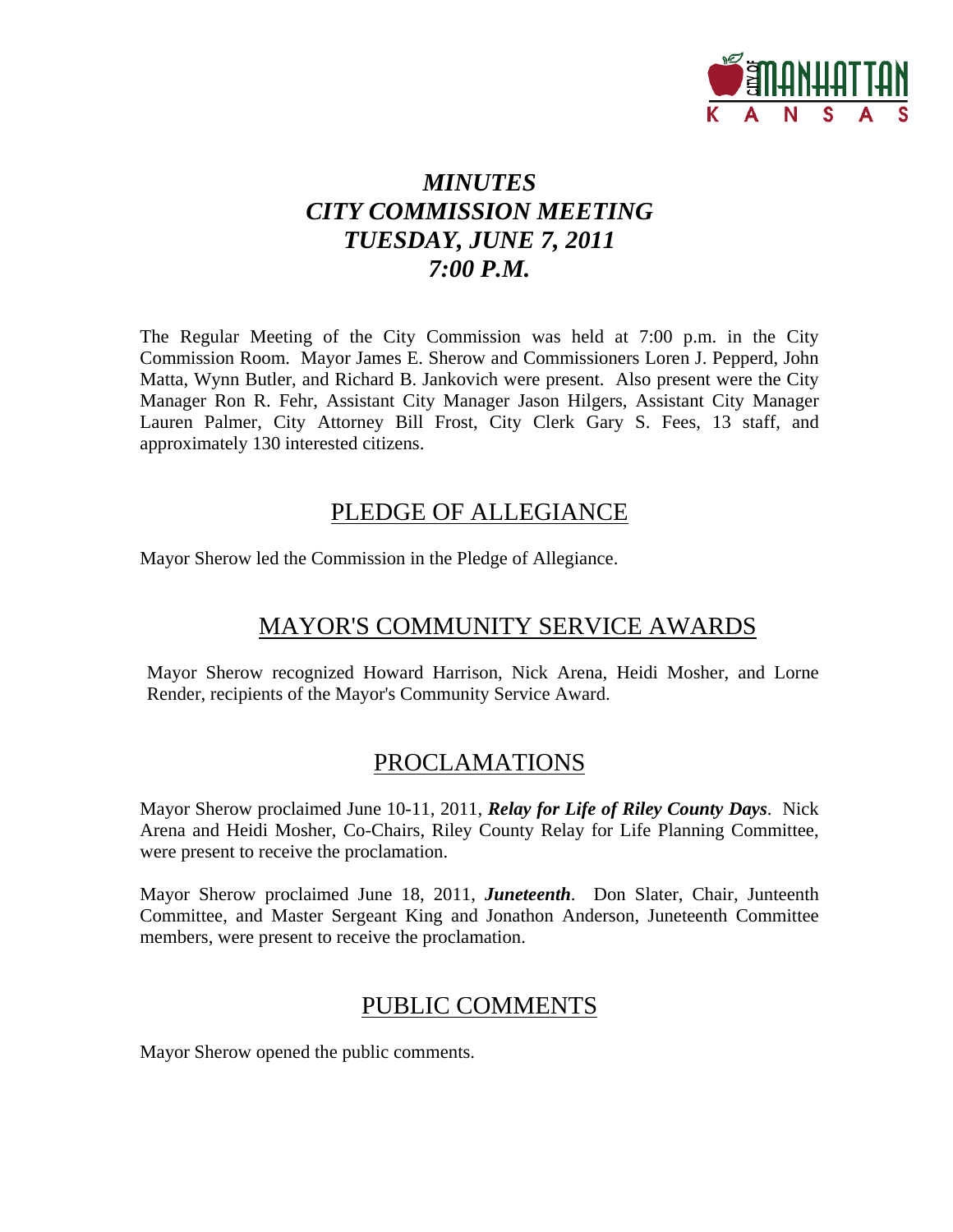## PUBLIC COMMENTS *(CONTINUED)*

Russel Weisbender, 700 Fairman Drive, voiced concerns with the recent flooding occurring along Wildcat Creek River and informed the Commission that he has been flooded three times; each time it has been progressively worse. He urged the Commission to look at development along Wildcat Creek and the influence it is having. He also asked for aid to be sought for those that were affected by the flooding.

Mayor Sherow informed the community that the Commission received an update during Discussion/Briefing on the recent flooding events and current status of the situation.

Marti Meek, 155 Bethany Drive, expressed her appreciation to the City Commission and to the Fire Department personnel that warned and assisted them in time to remove a sleeping toddler from a crib downstairs. She informed the Commission that the flooding is getting worse and asked for help in addressing a huge problem to prevent the loss of property and the potential loss of lives.

Myron Calhoun, 2001 Dunbar Road, expressed concerns with the 100-year flood plain and stated that something needs to be done to resolve the issue.

Ladonna Piper, 939 Village Drive, informed the Commission that her home was placarded due to the flood and appreciated the Fire Department's help. She stated that she has not experienced flooding before and asked for help.

Brice Ebert, Vice President, Alliance Property Management, voiced concerns in handling flooding problems of this magnitude and asked for advice and assistance from the City.

Joey Hoke, 929 Village Drive, provided information on the flooding damage to his property and thanked the Manhattan Fire Department. He requested that remedies be looked at to provide advanced warnings and to provide a monitoring flow measurement system for Wildcat Creek.

Jerome Berry, 157 Bethany Drive, informed the Commission that he had over two feet of water in the living area of his house and that their furniture and majority of clothing were not salvageable. He expressed concerns with the flooding experienced and informed the Commission that he has lived in this house for 20 years without worrying about flooding until recently.

Stan Hoerman, 2021 Bluehills Road, informed the Commission that he grew up in south Manhattan and provided information on Wildcat Creek. He stated that the solution is to clean out the trees in Wildcat Creek, with cooperation from the City, the County, and the federal government.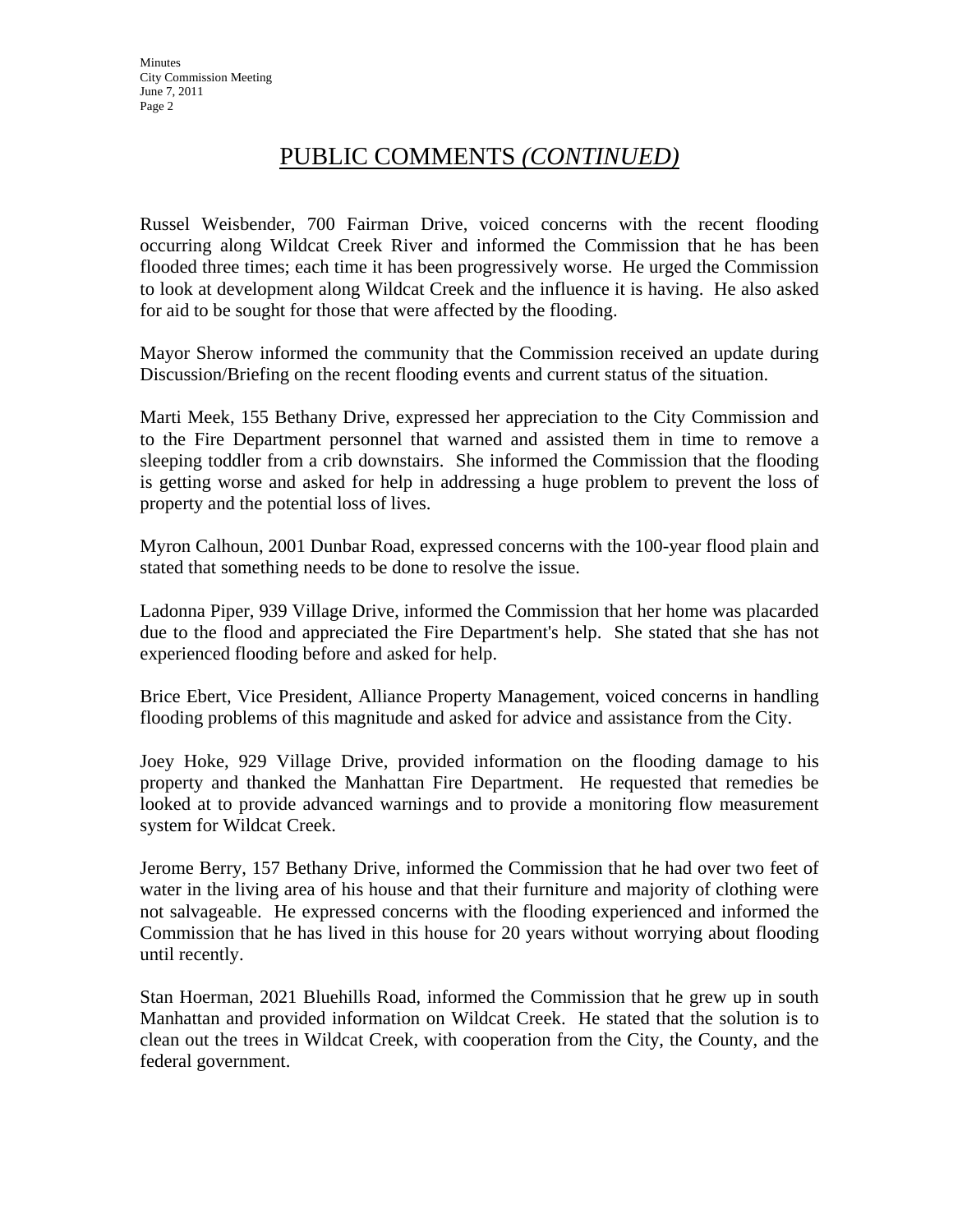## PUBLIC COMMENTS *(CONTINUED)*

Pat Keating, 156 Bethany Drive, informed the Commission that up until two years ago, he hadn't experienced any problems with water. He voiced concerns with something major happening in the area during the last few years and asked that the issue be addressed.

Will Tiao, Co-Owner, Evergreen Apartments, informed the Commission on the damage sustained from last year's flooding event and provided an update on the water damage to their property and to the property of their tenants. He provided additional background information on the issue and voiced concerns with the stormwater and damage experienced to their property. He urged that the City take responsibility for what is happening and to be proactive.

Robert Buel, 2916 Tatarrax Drive, Owner, Garden Way Apartments, voiced concerns with the recent flooding and downstream issues associated with the Optimist fields. He asked to look into a community emergency response system to better respond to help people and save buildings from damage.

Sonja Berry, 157 Bethany Drive, thanked the Manhattan Fire Department for their assistance, but stated that she did not want this to happen again. She voiced concern with the development along Wildcat Creek and wanted assurance that this will not happen again.

Charly Pottorff, property owner, 3761 Cumberland Road, informed the Commission that he had more water at his property this year than he did last year and voiced concerns with the additional construction that has occurred. He stated that something needs to be done and recommended a moratorium on construction in this area until it is figured out.

After discussion and comments of the Commission, Ron Fehr, City Manager, responded to questions from the Commission. He provided additional information on the item regarding notifications, discussed the after action review plan by the agencies involved, explained the emergency declaration process, discussed the need for future initiatives to coordinate volunteer clean-up efforts, and discussed initiatives to take a community and multi-jurisdictional approach to look at the watershed area and options to deal effectively with events in the future.

Jerry Snyder, Director of Fire Services, provided additional information on assessments for the properties flooded to-date and informed the Commission that they are waiting for additional data.

Karen Davis, Director of Community Development, provided information on Federal Emergency Management Agency (FEMA) and the potential eligibility requirements.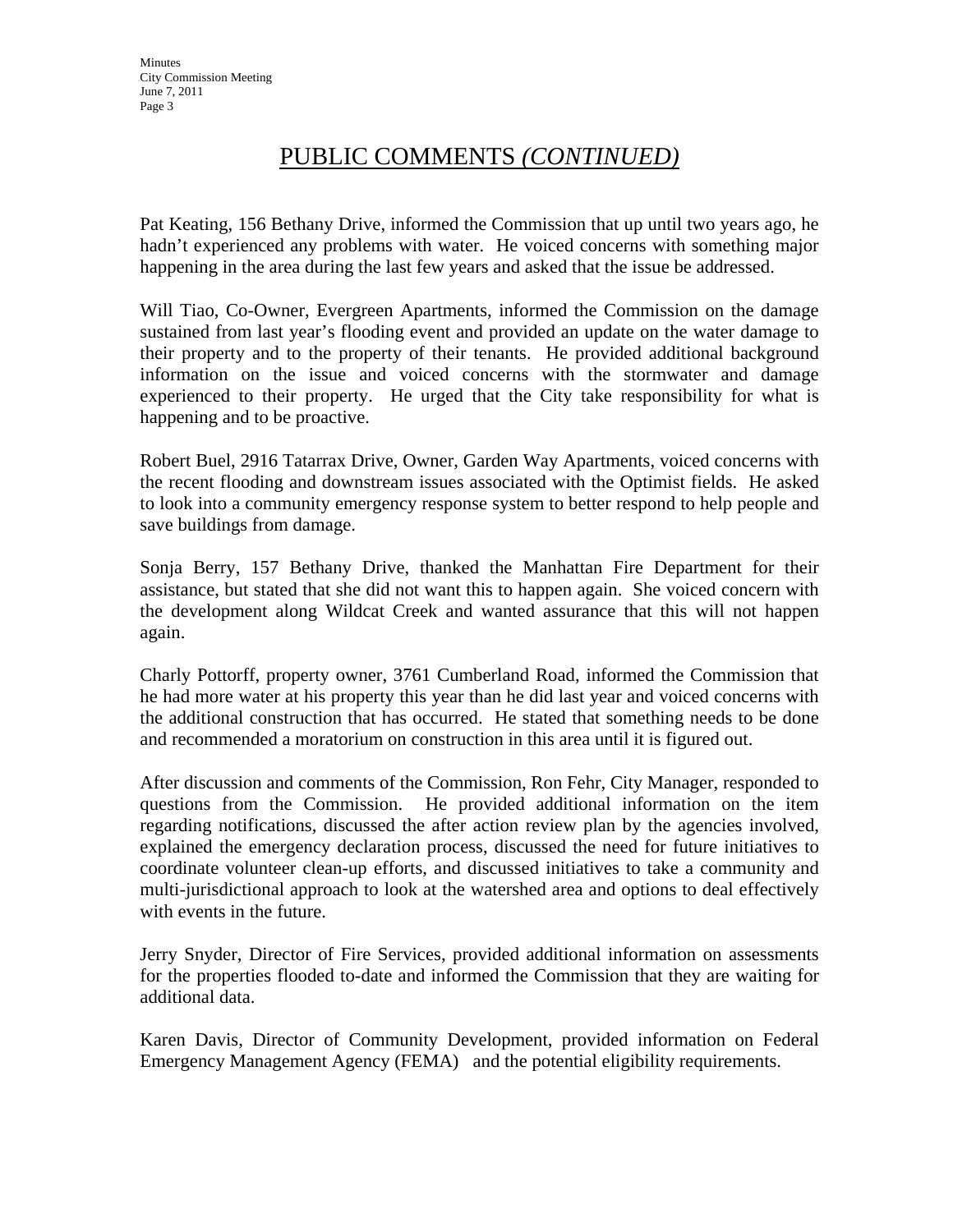# PUBLIC COMMENTS *(CONTINUED)*

After additional discussion and comments of the Commission, Mayor Sherow thanked everyone for their comments and informed the community that the Commission will take a proactive approach to find a prudent, well-thought out plan. Hearing no other comments, Mayor Sherow closed the public comments.

## COMMISSIONER COMMENTS

Commissioner Jankovich commended the K-State Flying Club in hosting an excellent flyin at the Manhattan Regional Airport. He wished Mayor Sherow a happy birthday, on June 8, 2011.

Mayor Sherow commended City staff, agencies, and the many volunteers that worked during the recent devastating flooding. He extended birthday greetings to the previous mayor, Bruce Snead.

## CONSENT AGENDA

(\* denotes those items discussed)

### **MINUTES**

The Commission approved the minutes of the Regular City Commission Meeting held Tuesday, May 17, 2011.

### **CLAIMS REGISTER NO. 2673**

The Commission approved Claims Register No. 2673 authorizing and approving the payment of claims from May 11, 2011, to May 31, 2011, in the amount of \$6,351,832.66.

### **LICENSES**

The Commission approved a Tree Maintenance License for calendar year 2011 for Sedalia Terra Bellus, 1228 Westloop Place #317; an annual Cereal Malt Beverage Off-Premises License for Little Apple Express, 809 N. 3<sup>rd</sup> Street; and a Fireworks Display Application for Rainbow Fireworks, 76 Plum Avenue, Inman, Kansas, at CiCo Park, on July 4, 2011.

### **ORDINANCE NO. 6898 – ANNEX – PORTIONS OF SCENIC DRIVE AND ANDERSON AVENUE**

The Commission approved Ordinance No. 6898 annexing portions of Scenic Drive and Anderson Avenue rights-of-way, as requested by Board of Riley County Commissioners.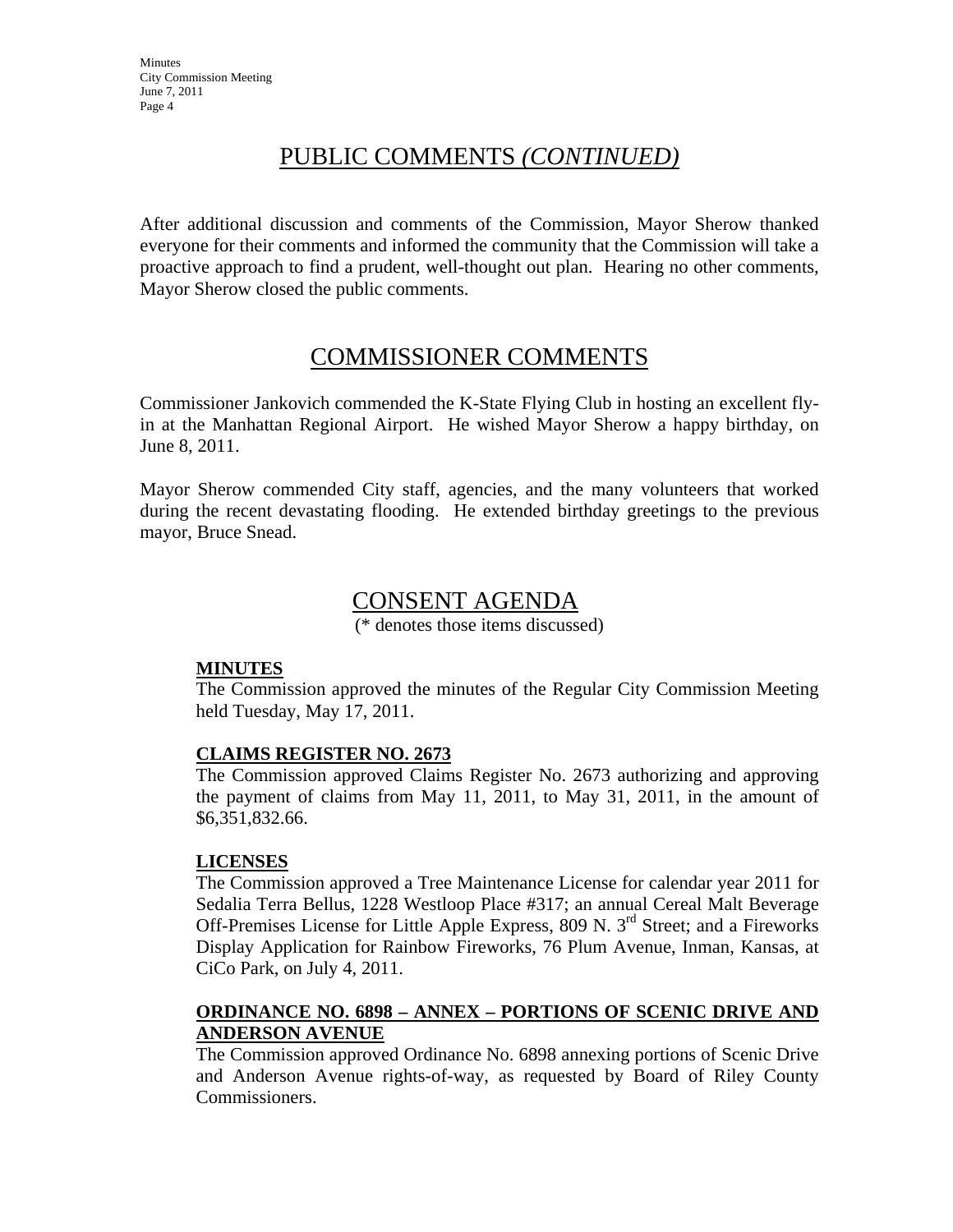#### **FIRST READING - REPEAL - REGULATING FAMILY DAY CARE HOMES**

The Commission approved first reading of an ordinance repealing Ordinance No. 6806 related to the regulation of family day care homes.

#### **\* PETITION – CREATE - SOUTH PROJECT AREA TRANSPORTATION DEVELOPMENT DISTRICT**

Jason Hilgers, Assistant City Manager, responded to questions from the Commission and provided clarification on the item.

The Commission ratified the Mayor's signature on the petition and found the petition sufficient for the South Project Area Transportation Development District.

### **\* RESOLUTION NO. 060711-A – SET PUBLIC HEARING DATE - SOUTH PROJECT AREA TRANSPORTATION AREA DEVELOPMENT DISTRICT**

Jason Hilgers, Assistant City Manager, responded to questions from the Commission and provided clarification on the item.

The Commission approved Resolution No. 060711-A setting the date for a public hearing relative to the creation of the South Project Area Transportation Area Development District.

### **\* FIRST READING – CREATE - SOUTH PROJECT AREA TRANSPORTATION DEVELOPMENT DISTRICT**

Jason Hilgers, Assistant City Manager, responded to questions from the Commission and provided clarification on the item.

The Commission approved first reading of an ordinance creating the South Project Area Transportation Development District.

### **RESOLUTION NO. 060711-B - REVISED PETITION – MILLER RANCH, UNIT THREE, PHASE TWO, STREET IMPROVEMENTS (ST1102)**

The Commission found the revised petition sufficient and approved Resolution No. 060711-B, rescinding Resolution No. 071106-E and finding the project advisable and authorizing construction for Miller Ranch, Unit Three, Phase Two, Street Improvements (ST1102).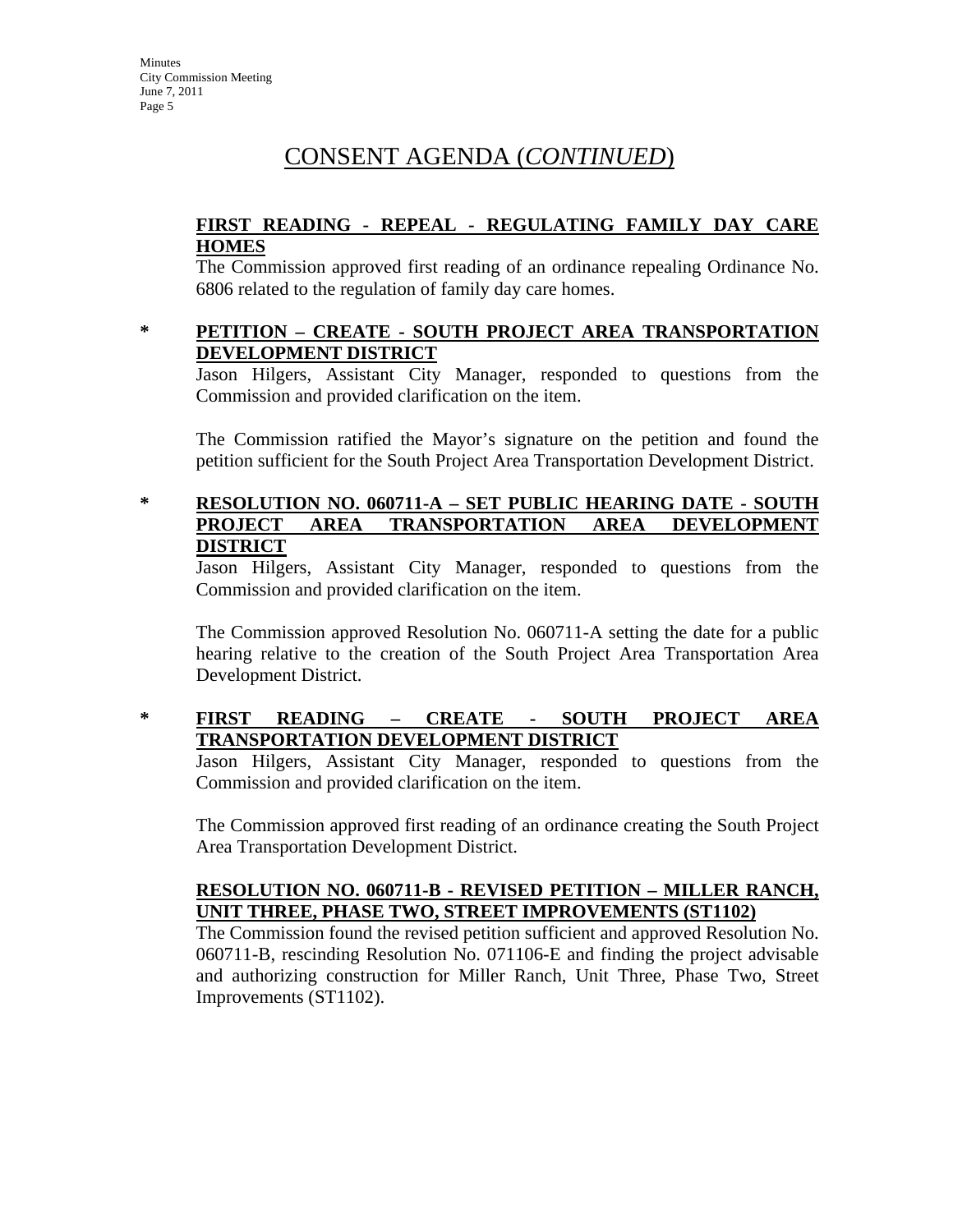## **SUBMIT APPLICATIONS – GEOMETRIC IMPROVEMENT AND "KLINK" RESURFACING PROGRAM**

The Commission authorized City Administration to submit applications for Geometric Improvement and "KLINK" Resurfacing Programs for fiscal year 2014 to the Kansas Department of Transportation.

### **AWARD CONTRACT – STREET MAINTENANCE PROJECT, CONCRETE PANEL REPLACEMENT (ST1105)**

The Commission awarded a construction contract in the total amount of \$281,465.00 for the Street Maintenance Project, Concrete Panel Replacement (ST1105) to Carley Construction, of Wamego, Kansas.

## **\* AWARD CONTRACT – STREET MAINTENANCE, ASPHALT MILL AND OVERLAY PROJECT (ST1106)**

Commissioner Jankovich announced he had a conflict of interest and would abstain from voting on this item.

The Commission awarded a contract in the amount of \$537,628.75 to Shilling Construction Company, Inc., of Manhattan, Kansas, for the 2011 Street Maintenance, Asphalt Mill and Overlay Project (ST1106).

### **AWARD CONTRACT – CLAFLIN ROAD AND BEECHWOOD TERRACE INTERSECTION IMPROVEMENT (ST1015)**

The Commission accepted the Engineer's Estimate in the amount of \$555,872.90 and awarded a construction contract in the amount of \$494,849.70 to the low bidder, Emery Sapp and Sons. Inc., of Columbia, Missouri, for the Claflin and Beechwood Terrace Intersection Improvement (ST1015).

## **PURCHASE EQUIPMENT - SETH CHILD INTELLIGENT TRANSPORTATION SYSTEM PROJECT (SP1106)**

The Commission authorized City Administration to purchase the equipment for the Seth Child Intelligent Transportation System Project (SP1106) in the amount of \$47,367.50, from Gades Electric Inc., of Wichita, Kansas.

## **AWARD CONTRACT – AGGIEVILLE PEDESTRIAN RELAMPING PROJECT (SP1103)**

The Commission awarded the Aggieville Pedestrian Relamping Project (SP1103) in the amount of \$58,880.00 to IES Commercial Inc., of Holdrege, Nebraska, to be paid from the Energy Efficient Community Block Grant.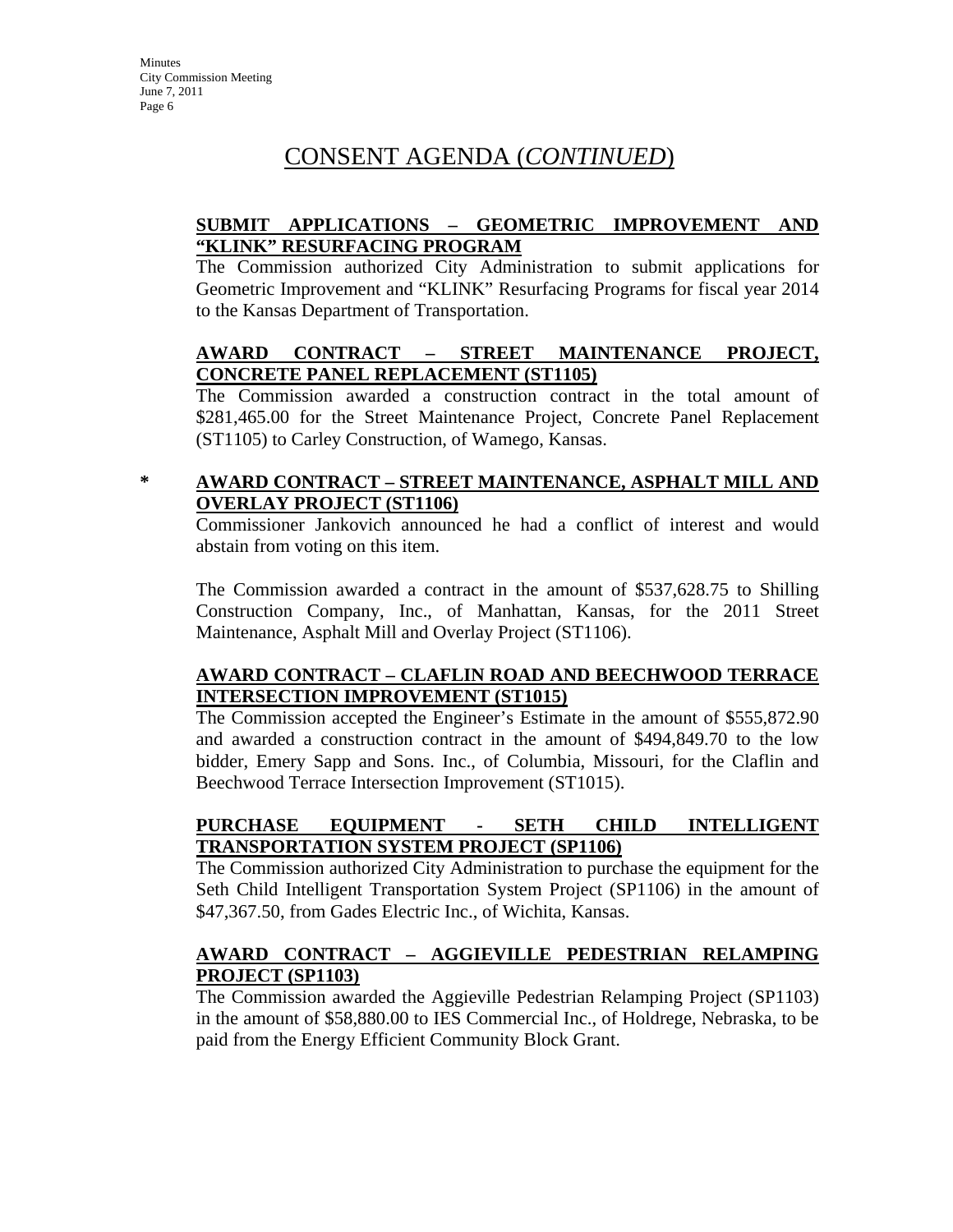### **\* AWARD CONTRACT - LEE MILL HEIGHTS, UNIT THREE, PHASE 2, AND UNIT FOUR, PHASE 3 - STREET (ST1101), SANITARY SEWER (SS1102), WATER (WA1102), AND STORM WATER (SM1101) IMPROVEMENTS**

Commissioner Jankovich announced he had a conflict of interest and would abstain from voting on this item.

The Commission accepted the Engineer's Estimate in the amount of \$493,219.00 and awarded a construction contract to Bayer Construction Company, Inc., in the amount of \$465,142.58 for the Lee Mill Heights, Unit Three, Phase 2, and Unit Four, Phase 3, Street (ST1101), Sanitary Sewer (SS1102), Water (WA1102), and Storm Water (SM1101) improvements.

## **\* CHANGE ORDER NO. 6 – WASTEWATER TREATMENT PLANT UPGRADE AND EXPANSION PROJECT (SP0705)**

Commissioner Jankovich announced he had a conflict of interest and would abstain from voting on this item.

The Commission approved Change Order No. 6 to the Wastewater Treatment Plant Upgrade and Expansion Project (SP0705), resulting in a net increase in the amount of \$301,976.00 (+1.5%) to the contract with Walters-Morgan Construction, Inc., of Manhattan, Kansas.

## **CHANGE ORDER NO. 5 – WATER TREATMENT EXPANSION PROJECT (WA0611)**

The Commission approved Change Order No. 5 to the Water Treatment Expansion Project (WA0611), resulting in a net increase in the amount of \$334,744.00 (+4.2%) to the contract with Grimm Construction, Inc., of Gardner, Kansas.

### **CONTRACT AMENDMENT – RIGHT-OF-WAY ACQUISITION SERVICES - KONZA WATER MAIN EXTENSION (WA1006)**

The Commission approved Contract Amendment No. 3 to the Agreement with Schwab Eaton, P.A., of Manhattan, Kansas, in the amount of \$58,950.00 for rightof-way acquisition services for the Konza Water Main Extension (WA1006).

## **CONTRACT ADDENDUM – PRODUCTION READY ART AND ILLUSTRATIONS FOR THE FLINT HILLS DISCOVERY CENTER**

The Commission authorized the Mayor and City Clerk to execute a contract addendum with Verner Johnson, Inc., of Boston, Massachusetts, in an amount not to exceed \$131,000.00 for Production Ready Art and Illustrations for the exhibits of the Flint Hills Discovery Center.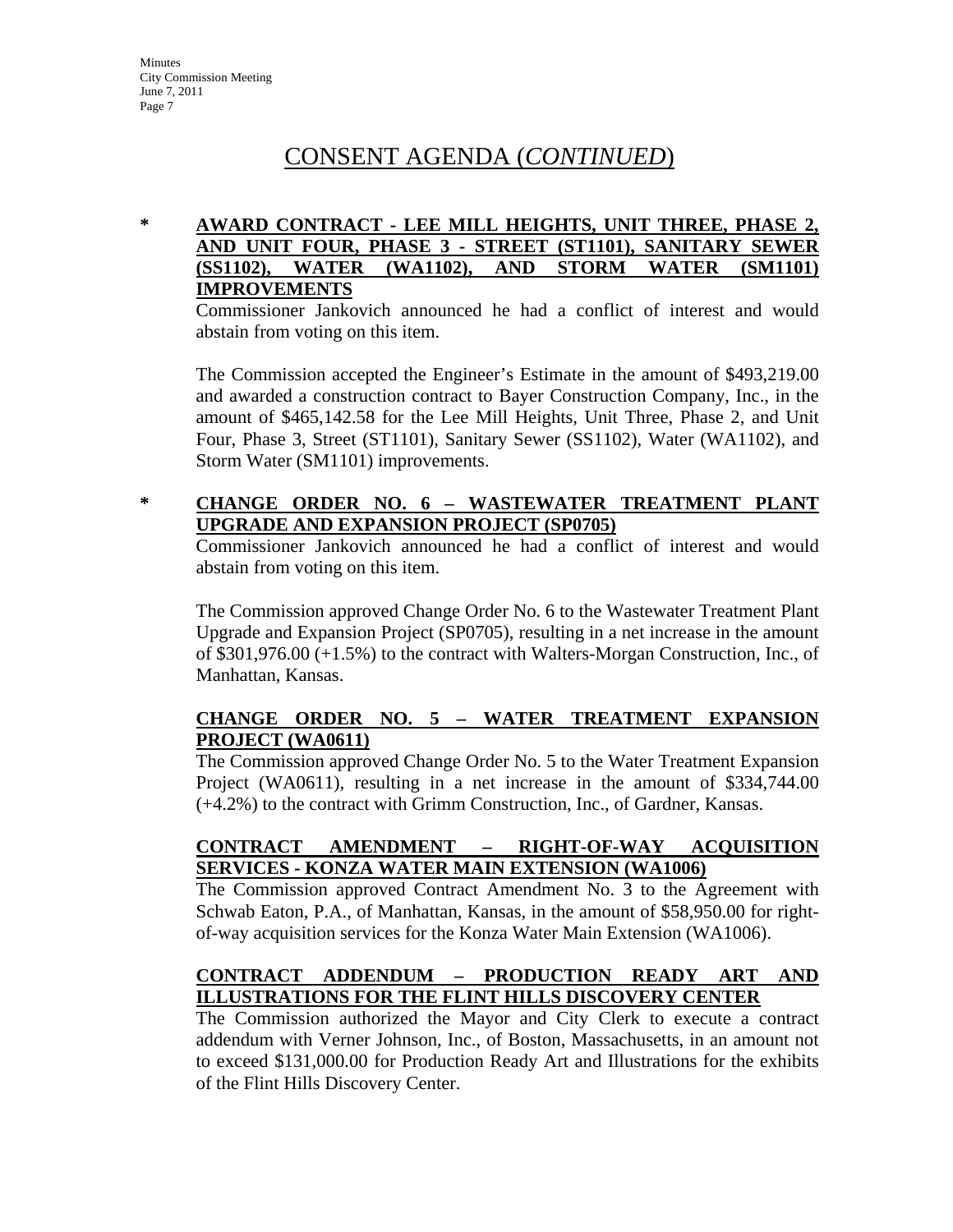#### **APPLICATION– TAKE CHARGE CHALLENGE AWARD GRANT**

The Commission authorized City Administration to submit the Take Charge Challenge Award grant application to the Kansas Energy Office according to the priorities recommended by City Administration *(See Attachment No. 1)* and authorized the Mayor and City Clerk to execute the grant agreement and any other documents necessary to access the grant funds, if awarded.

#### **BOARD APPOINTMENTS**

The Commission approved appointments by Mayor Sherow to various boards and committees of the City.

#### *Airport Advisory Board*

Re-appointment of Jackie L. Hartman, 110 Anderson Hall, to a three-year KSU term. Ms. Hartman's term will begin June 27, 2011, and will expire June 26, 2014.

Re-appointment of Ken Mortensen, 702 North Washington, Junction City, to a three-year Junction City term. Mr. Mortensen's term will begin June 27, 2011, and will expire June 26, 2014.

Appointment of Jeff Hancock, 6353 Harbour Haven Drive, to fill the unexpired At-Large term of John Roberts. Mr. Hancock's term begins immediately, and will expire June 26, 2012.

Appointment of Dick Hayter, 1920 Grandview Drive, to fill the unexpired Chamber term of Richard Jankovich. Mr. Hayter's term begins immediately, and will expire June 26, 2012.

#### *Code Appeals Board*

Re-appointment of Anthony Allison, 1120 Hostetler Drive, to a three-year Master Electrician term. Mr. Allison's term begins immediately, and will expire May 31, 2014.

Re-appointment of Steve Kirby, 8838 Quail Lane, to a three-year Journeyman Plumber term. Mr. Kirby's term begins immediately, and will expire May 31, 2014.

Re-appointment of Warren Martin, 1906 Hayes Drive, to a three-year Journeyman Mechanic term. Mr. Martin's term begins immediately, and will expire May 31, 2014.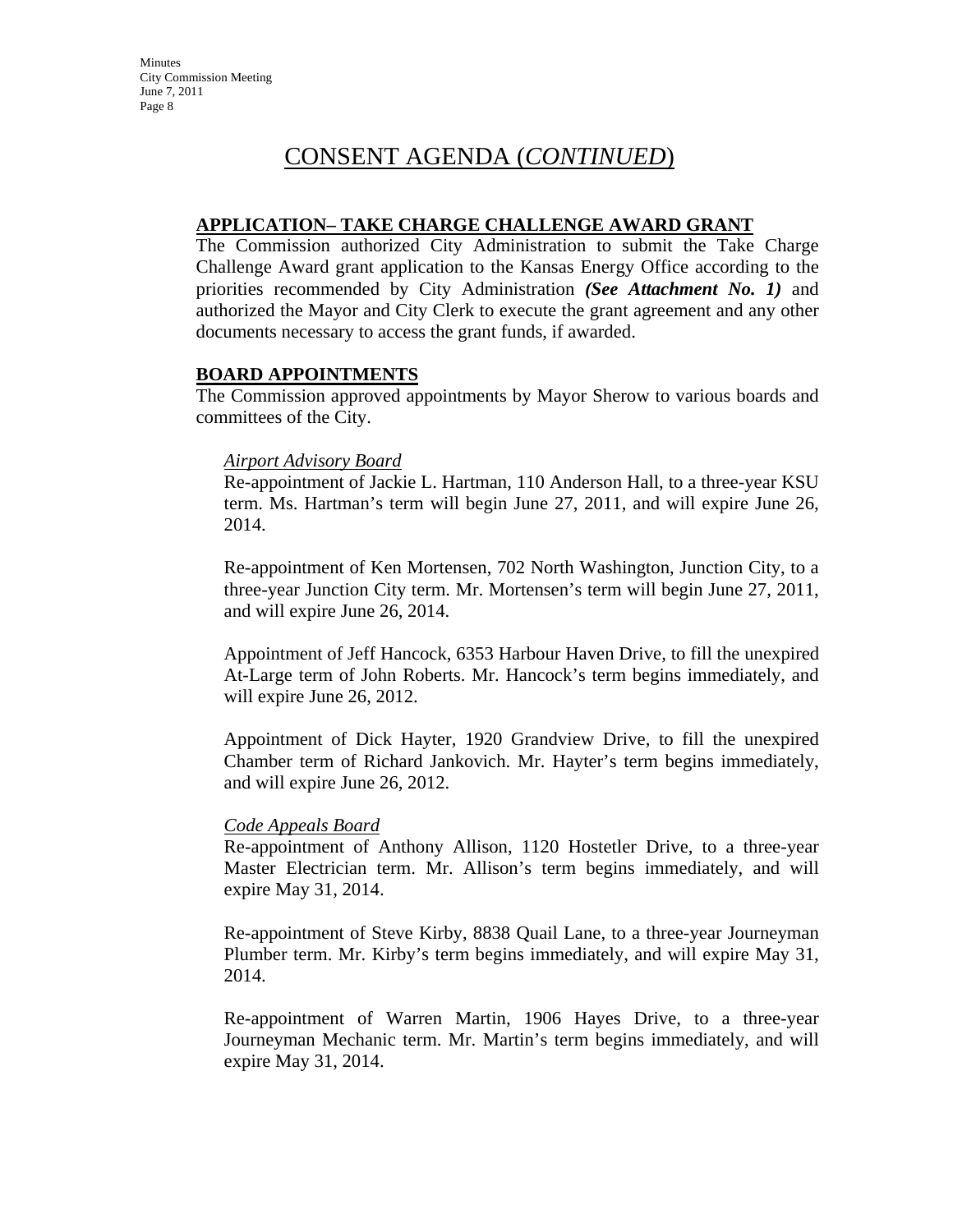#### **BOARD APPOINTMENTS** *(CONTINUED)*

#### *Historic Resources Board*

Appointment of Mike Mesceri, 1015 Leavenworth Street, to a three-year Historic Preservation/Architectural Designer term. Mr. Mesceri's term begins immediately, and will expire April 30, 2014.

#### *Housing Appeals Board*

Re-appointment of Mark Bachamp, 1213 Hylton Heights, Ste. 129, to a threeyear term. Mr. Bachamp's term will begin July 1, 2011, and will expire June 30, 2014.

Re-appointment of William Muir, 2040 Shirley Lane, to a three-year term. Mr. Muir's term will begin July 1, 2011, and will expire June 30, 2014.

Appointment of Derek Richards, 321 North  $14<sup>th</sup>$  Street, to a three-year term. Mr. Richard's term will begin July 1, 2011, and will expire June 30, 2014.

#### *Neighborhood Grant Review Committee*

Re-appointment of Sara Fisher, 811 Osage Street, to a one-year term. Ms. Fisher's term begins immediately, and will expire December 31, 2011.

#### *Parks and Recreation Advisory Board*

Appointment of Ashalen Sims, 827 Colorado Street, Apt. No. 1, to a four-year term. Ms. Sim's term will begin July 1, 2011, and will expire June 30, 2015.

After discussion, Commissioner Jankovich moved to approve the consent agenda, as presented. Commissioner Butler seconded the motion. On a roll call vote, motion carried 5-0, with the exception of Item J, AWARD CONTRACT – STREET MAINTENANCE, ASPHALT MILL AND OVERLAY PROJECT (ST1106); Item N, AWARD CONTRACT - LEE MILL HEIGHTS, UNIT THREE, PHASE 2, AND UNIT FOUR, PHASE 3 - STREET (ST1101), SANITARY SEWER (SS1102), WATER (WA1102), AND STORM WATER (SM1101) IMPROVEMENTS; and Item O, CHANGE ORDER NO. 6 – WASTEWATER TREATMENT PLANT UPGRADE AND EXPANSION PROJECT (SP0705), which carried 4-0-1 with Commissioner Jankovich abstaining from the items due to a conflict of interest.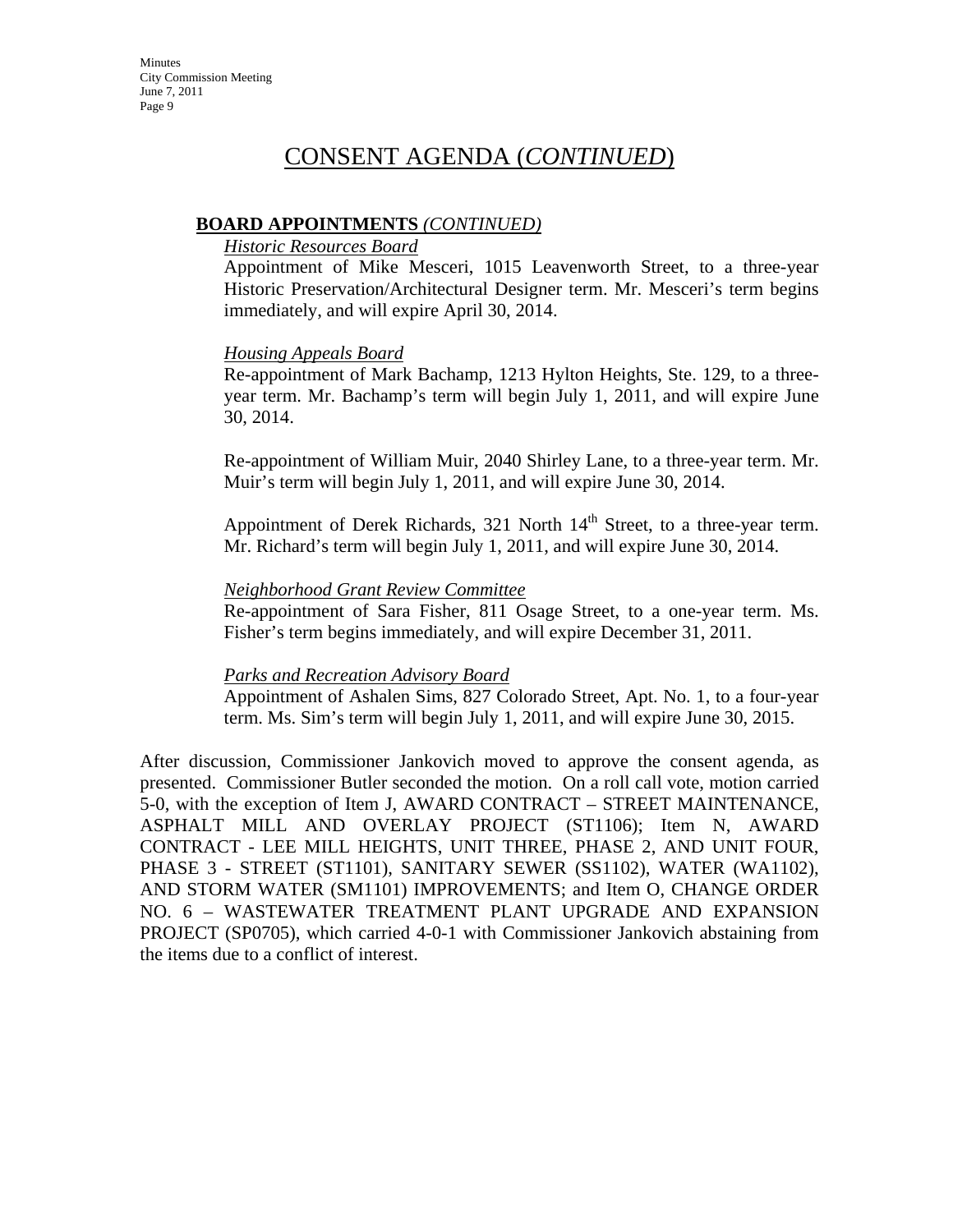# GENERAL AGENDA

#### **FIRST READING – AMEND - RESIDENTIAL RENTAL LICENSING AND INSPECTION PROGRAM**

Brad Claussen, Building Official, presented an overview on the item. He then responded to questions from the Commission regarding repeal of the current ordinance, amending the current program, the inspection and registration process, refunding policy, recommended inspections and process, program costs, and provided additional information and components of the amended program.

Jerry Snyder, Director of Fire Services, and Brad Claussen, Building Official, responded to additional questions from the Commission.

Regina Schroeder, President, Emerald Property Management, responded to questions from the Commission and provided clarification on the item.

Gary Olds, 3308 Frontier Circle, stated that the International Property Maintenance Code applies to all properties and that if an inspection fee is going to be imposed, then all businesses should pay an inspection fee to maintain a level playing field for all businesses.

Robert Buel, 2916 Tatarrax Drive, provided additional information on the item and informed the Commission that he liked the idea of everyone paying for a property inspection and that some kind of inspection would be good for all properties.

Dave McFarland, 2030 Hunting Avenue, asked the Commission to consider the benefits the current ordinance provides to ensure the safety and health of the renters. He also voiced concerns with mold issues and presented examples of poor housing.

Dixie West, 1014 Houston Street, Rental Inspection Committee member, stated that the bottom line is providing safety for a large population in the community. She encouraged the Commission to consider addressing issues related to mold and plumbing inspections and to not repeal the current ordinance.

Stan Hoerman, 2021 Blue Hills Road, provided examples of tenant deaths that would not have been prevented with a rental inspection program. He stated that tenants should be required to take a safety course and fined if they remove batteries from smoke detectors.

Tim Davenport, 3004 Pecanwood Drive, Manhattan firefighter, informed the Commission that the inspection program provides a safe place for everyone, including the firefighters and tenants.

Richard Hill, 3513 Stagecoach Circle, stated the need for safety in owner-occupied homes too and asked the Commission to repeal the current ordinance. He then responded to questions from the Commission about registered versus licensed.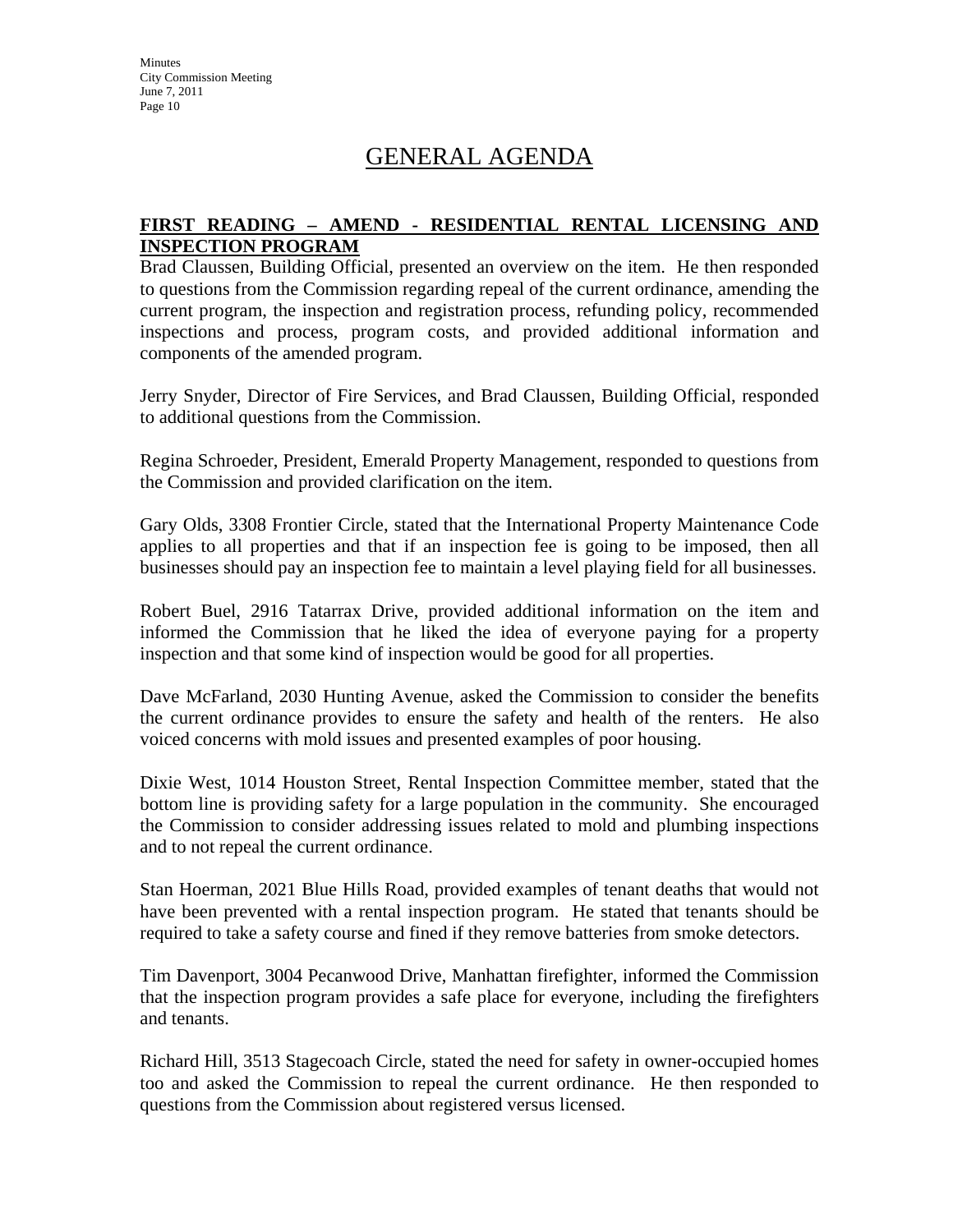#### **FIRST READING – AMEND - RESIDENTIAL RENTAL LICENSING AND INSPECTION PROGRAM** *(CONTINUED)*

Anne Hill, 1518 Barrington Drive, asked what penalties are imposed for those not registering their properties and asked why it is a crime for a landlord to make a profit. She then questioned the fairness of the current program and three-year inspection proposal.

Roger Seymour, 1181 Rock Springs Lane, asked the Commission to repeal the ordinance and stated that every property is inspected every time it sells. He stated that if tenants are old enough to get a driver's license, they should be old enough to pick a safe rental. He encouraged the need for a registration of every tenant in every property.

Larry Limbocker, 2108 Snowbird Drive, recommended the Commission scrap the Rental Inspection Program and start over. He stated that the ordinance needs to be repealed and that a licensing structure is not needed.

Brad Claussen, Building Official, provided additional information on notices to landlords and fines for code violations.

Felicia Benedetto, renter in Manhattan, informed the Commission that the current inspection program is successful and that landlords defer the fees back to the tenants. She stated that renting in Manhattan is more expensive than in Kansas City and asked the Commission to protect renters in the community.

Conn Harrison, 8720 Hughes Road, informed the Commission that he was supportive of fire inspections for all properties and asked that the current ordinance be repealed. He asked that additional consideration be given to tenant education and responsibilities.

JoAnn Sutton, Executive Director, Manhattan Housing Authority, informed the Commission that she served as an ex-officio on the Rental Inspection Committee and that there are tenants that are afraid to call the Code Office in fear of retaliation from their landlord. She stated that there are good landlords and some that are not so good.

Rick Roffler 1006 Karla Lane, property owner in Manhattan, stated that this ordinance should be repealed and modified with some kind of registration process.

Russel Weisbender, 700 Fairman Drive, landlord, informed the Commission that this whole program has been blown out of proportion and the landlord community is being punished for the sins of a few. He stated that his biggest problem has been with tenant's being destructive and asked that the current ordinance be repealed.

Bill Frost, City Attorney, responded to questions from the Commission.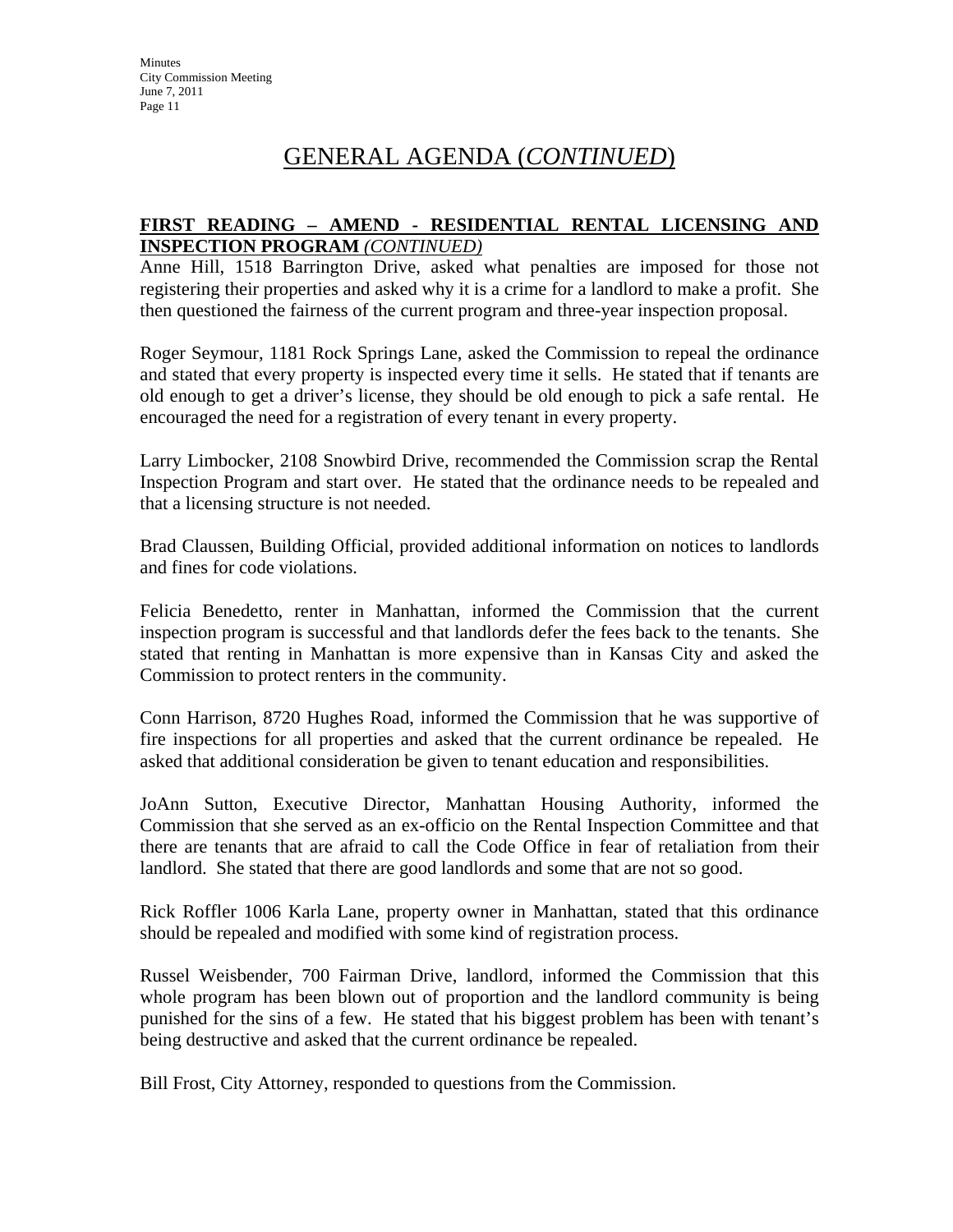#### **FIRST READING – AMEND - RESIDENTIAL RENTAL LICENSING AND INSPECTION PROGRAM** *(CONTINUED)*

After discussion and comments of the Commission, Commissioner Matta moved to approve first reading of an ordinance repealing the Residential Rental Inspection and Licensing Program and to direct City staff to come back to the Commission within 90 days with possible amendments to the program, along the fire inspection process and tiered for larger units being inspected, with the main point to repeal the current Rental Inspection Ordinance. Commissioner Pepperd seconded the motion.

After additional discussion of the Commission, Ron Fehr, City Manager, responded to questions from the Commission regarding fees for annual commercial fire inspections.

Commissioner Pepperd called for the question on the motion. On a roll call vote, motion failed 3-2, with Mayor Sherow and Commissioners Butler and Jankovich voting against the request.

After discussion of the Commission, Bill Frost, City Attorney, provided clarification on the procedure and motion on the table to repeal.

After additional discussion of the Commission and clarification of the motion, on a roll call vote, motion failed 3-2, with Mayor Sherow and Commissioners Butler and Jankovich voting against the motion.

After additional discussion of the Commission, Commissioner Butler moved to approve first reading of an ordinance amending the Residential Rental Inspection and Licensing Program using the life safety model*.* Commissioner Jankovich seconded the motion.

Mayor Sherow clarified that this motion would include life safety inspections.

After discussion, on a roll call vote, motion carried 3-2, with Commissioners Pepperd and Matta voting against the motion.

At 10:05 p.m., the Commission took a brief recess.

Ron Fehr, City Manager, responded to questions from the Commission regarding opportunities for additional input and timing of second reading of the ordinance to amend the Residential Rental Inspection and Licensing Program.

### **CONTRACT – DESIGN SERVICES - POYNTZ AVENUE IMPROVEMENTS**

Jason Hilgers, Assistant City Manager, presented the item and responded to questions from the Commission.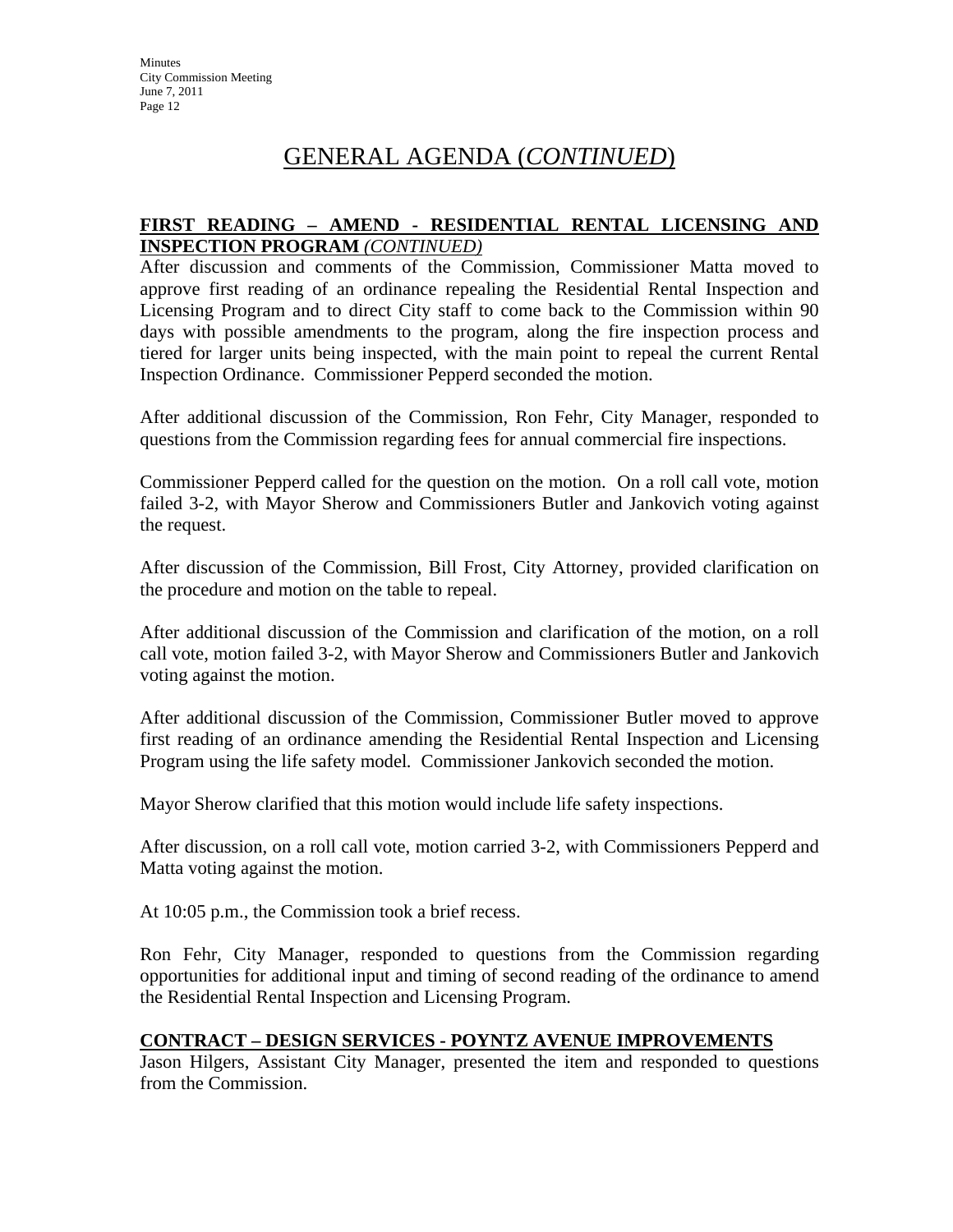#### **CONTRACT – DESIGN SERVICES - POYNTZ AVENUE IMPROVEMENTS** *(CONTINUED)*

Ron Fehr, City Manager, informed the Commission that the scope will include working with Downtown Manhattan, Inc., (DMI) to establish priorities for improvements.

Gina Scroggs, Executive Director, DMI, provided additional information on the priority for Poyntz Avenue projects and responded to questions from the Commission.

After discussion, Commissioner Jankovich moved to authorize the Mayor and City Clerk to execute a contract for the initial phase design in the amount of \$41,120.00 with Bowman, Bowman, Novick, of Manhattan, Kansas, for the Poyntz Avenue improvements. Commissioner Butler seconded the motion.

After additional discussion, on a roll call vote, motion carried 5-0.

### **FIRST READING - PUSHCART MOBILE FOOD VENDING - and - PEDDLERS LICENSE REVISIONS**

Lauren Palmer, Assistant City Manager, presented background information on the item. She then responded to questions from the Commission regarding licensing and required clearance on public sidewalks.

Ralph DeZago, Owner, pushcart mobile food business, informed the Commission that the proposed ordinance addresses earlier concerns and was well crafted. He asked about the proration of fees if a business starts in the middle of the year and provided additional information on his operations.

Bart Thomas, 5640 Anderson Avenue, representing a number of Aggieville business owners, voiced concerns with the proposed ordinance and stated that many businesses have expressed concerns with allowing this to happen. He read a prepared statement from Dennis Erickson with Burger King in Aggieville, voicing his concerns in allowing food push carts and negative impact on local businesses.

Ewing Evans, Owner, Big D Burger Shack, informed the Commission that he has made a substantial financial commitment in this community and that it is an unfair advantage for a push cart vendor to sell food next to him and other restaurants. He asked that this be a level playing field for those that have made a financial addition to the community. He then responded to questions from the Commission.

Ralph DeZago, Owner, pushcart mobile food business, informed the Commission that he works only on Saturdays and provided additional information on the food inspection of his business.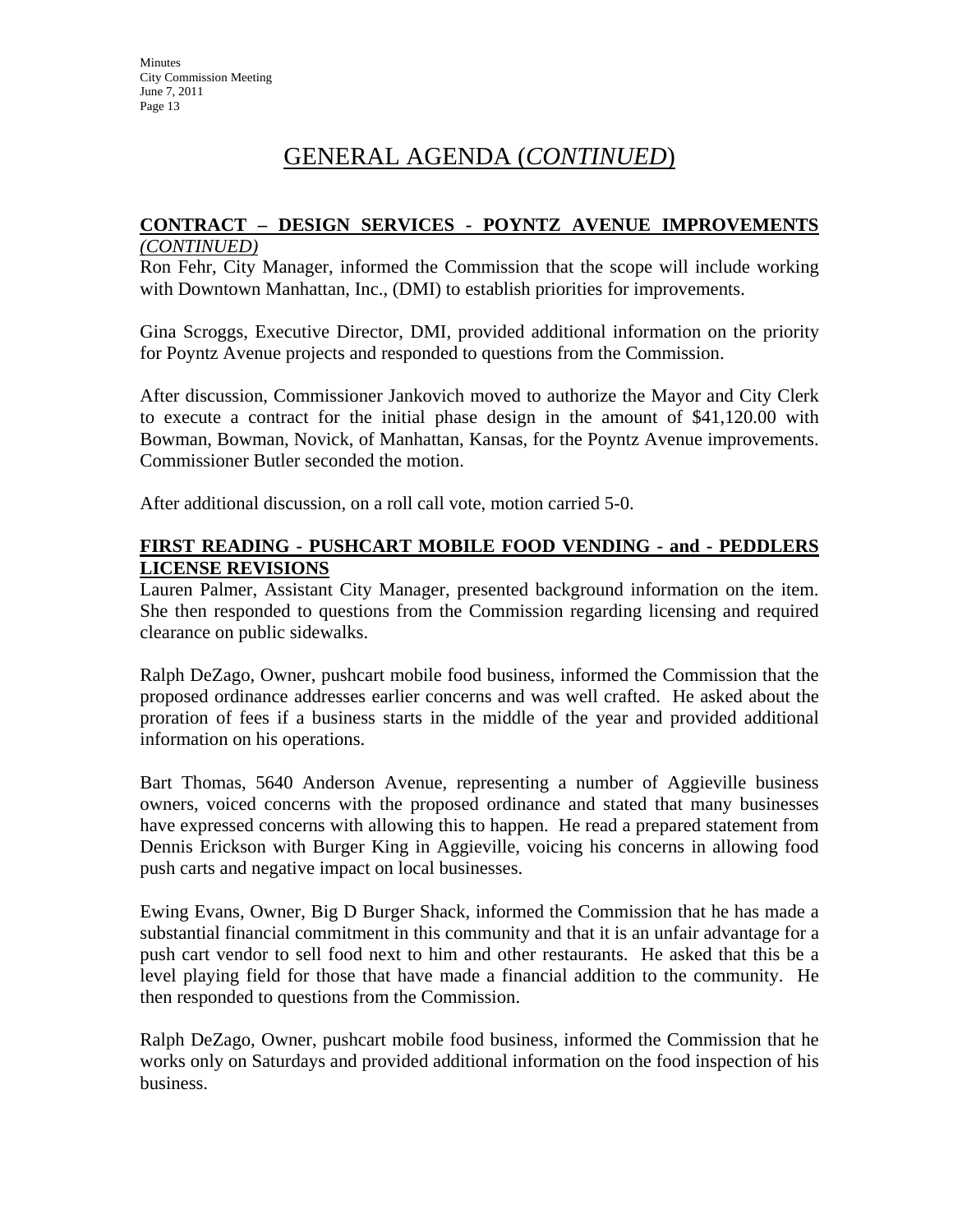#### **FIRST READING - PUSHCART MOBILE FOOD VENDING - and - PEDDLERS LICENSE REVISIONS** *(CONTINUED)*

Lauren Palmer, Assistant City Manager, provided clarification on the food inspections conducted by the State of Kansas.

Ewing Evans, Owner. Big D Burger Shack, provided additional information on the item.

Gina Scroggs, Executive Director, DMI, provided additional information on the item and voiced appreciation for the restrictions that have been made to the ordinance. She stated that restaurants provide a huge portion of the vitality downtown and businesses believes this promotes an unfair advantage.

Katie Jackson, Assistant City Attorney, and Lauren Palmer, Assistant City Manager, responded to questions from the Commission on the ability for restaurants to provide food push carts, potential of waived or discounted fees, food inspections, and the distinction between public and private property.

After discussion, Commissioner Jankovich moved to approve Ordinance No. 6894 repealing the existing mobile food vending ordinance; and to approve Ordinance No. 6895 amending Chapter 24 relating to canvassers, peddlers, and solicitors. Commissioner Matta seconded the motion.

Ron Fehr, City Manager, and Lauren Palmer, Assistant City Manager, responded to questions from the Commission.

After discussion, on a roll call vote, motion failed 3-2, with Mayor Sherow and Commissioners Pepperd and Butler voting against the motion.

After additional discussion of the Commission, Commissioner Butler moved to approve Ordinance No. 6894 repealing the existing mobile food vending ordinance; approve Ordinance No. 6895 amending Chapter 24 relating to canvassers, peddlers, and solicitors; and approve first reading of the new mobile food vending ordinance, subject to adjustments at second reading of the ordinance. Commissioner Pepperd seconded the motion. On a roll call vote, motion carried 3-2, with Commissioners Matta and Jankovich voting against the motion.

## **FIRST READING - REPEAL - DRIVING WHILE LISTENING OR TALKING ON WIRELESS COMMUNICATION DEVICES**

Katie Jackson, Assistant City Attorney, provided a brief presentation on the item. She then responded to questions from the Commission.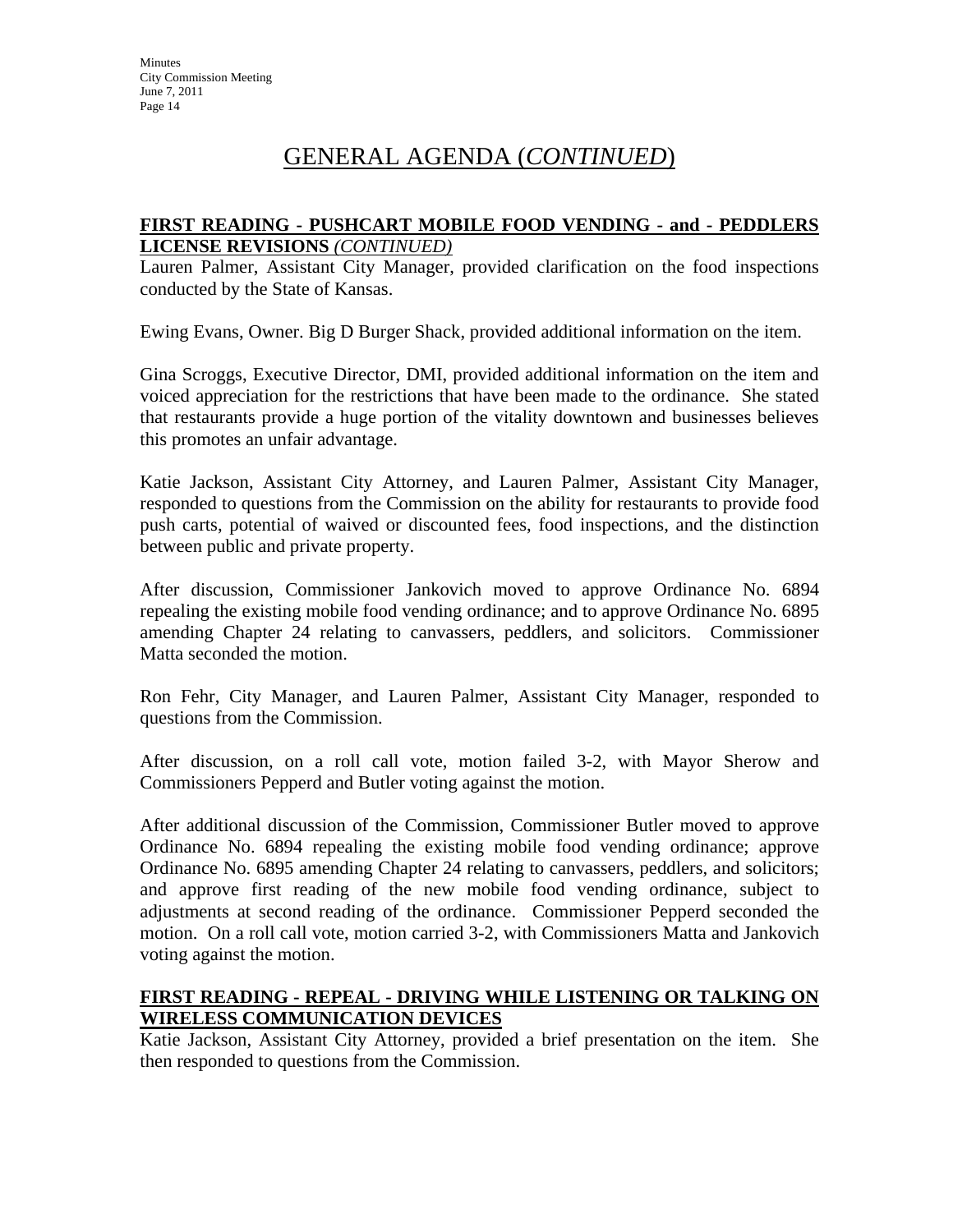#### **FIRST READING - REPEAL - DRIVING WHILE LISTENING OR TALKING ON WIRELESS COMMUNICATION DEVICES** *(CONTINUED)*

John Doehling, Assistant Director, Riley County Police Department, asked the Commission to retain the ordinance because of safety and the dangers in driving while talking on a cell phone. He stated that the driver's attention is diverted from the task at hand and said the ordinance also allows officers to be proactive with distracted drivers. He then responded to questions from the Commission about inattentive driving.

Bill Frost, City Attorney, provided additional information on inattentive driving.

Ron Fehr, City Manager, responded to questions from the Commission regarding additional signage within the city and potential locations for signs.

Katie Jackson, Assistant City Attorney, provided clarification on the definition of bicycles as identified in the ordinance.

David Pauls, 3604 Brenda Court, asked if bicycles have to abide by the same laws as motor vehicles.

Bill Frost, City Attorney, provided additional information on the Standard Traffic Ordinance and applicability of bicycles and motor vehicles.

After discussion, Commissioner Matta moved to approve first reading of an ordinance repealing the provision of the City's 2010 Standard Traffic Ordinance that relates to listening or talking on a wireless communication device while driving. Commissioner Pepperd seconded the motion. On a roll call vote, motion failed 3-2, with Mayor Sherow and Commissioners Butler and Jankovich voting against the motion.

## EXECUTIVE SESSION

At 11:36 p.m., Commissioner Pepperd moved to recess into Executive Session until 11:50 p.m., for the purpose of discussing matters, that presently need to remain confidential, and are related to employer-employee negotiations between City Administration and Local 2275, International Association of Fire Fighters, the Union representing certain members of the Manhattan Fire Department. Commissioner Jankovich seconded the motion. On a roll call vote, motion carried 5-0.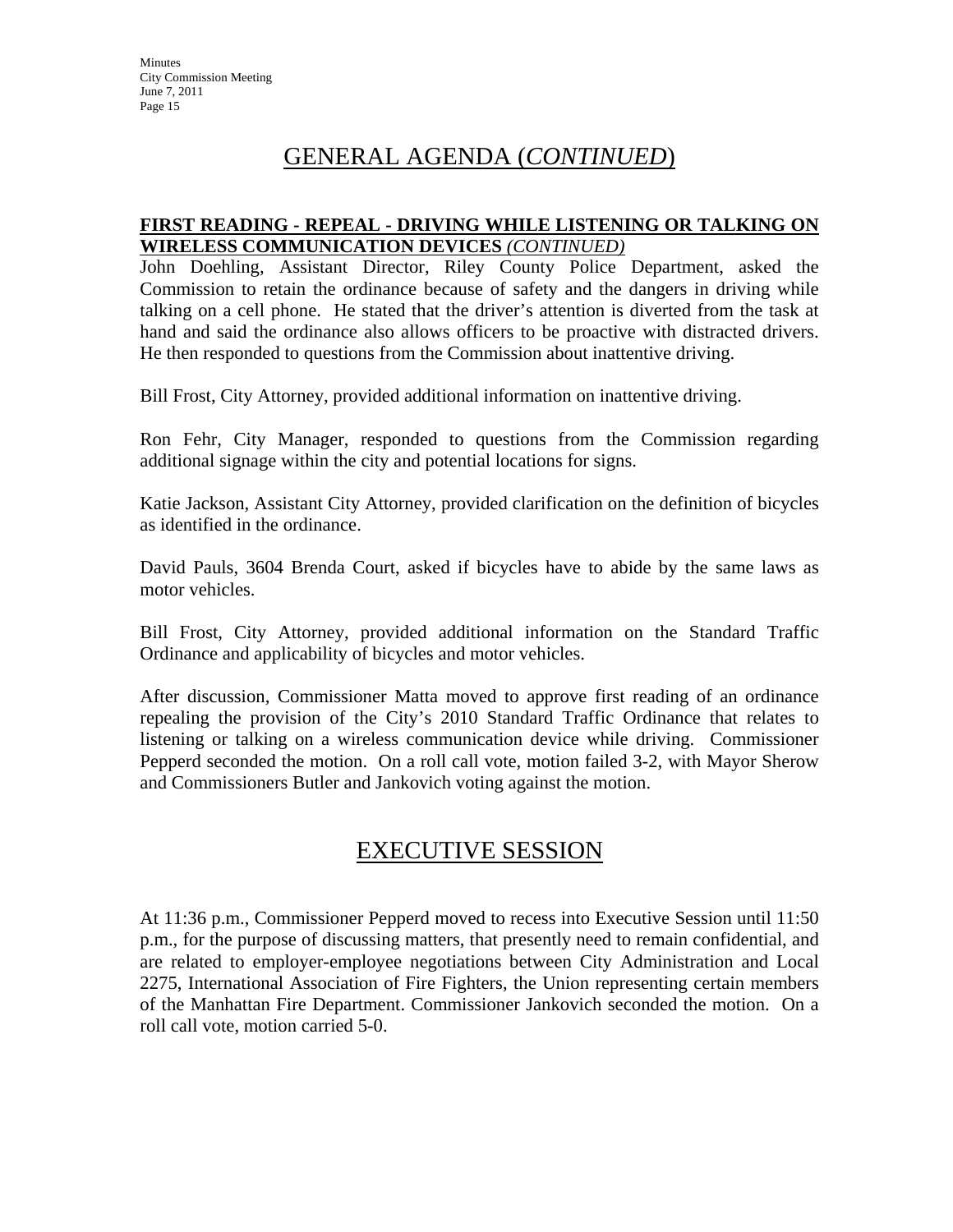Minutes **City Commission Meeting** June 7, 2011 Page 16

## **EXECUTIVE SESSION (CONTINUED)**

At 11:50 p.m., the Commission reconvened with Mayor Sherow and Commissioners Pepperd, Matta, Butler, and Jankovich in attendance. Commissioner Pepperd moved to come out of Executive Session. Commissioner Matta seconded the motion. On vote motion carried 5-0.

At 11:51 p.m., Commissioner Pepperd moved to recess into Executive Session until 12:10 a.m. for the purpose of discussions with the City Attorney regarding pending legal matters that need to be confidential and that are deemed privileged in the Attorney-Client relationship. Commissioner Jankovich seconded the motion. On vote, motion carried 5-0.

At 12:10 a.m., the Commission reconvened with Mayor Sherow and Commissioners Pepperd, Matta, Butler, and Jankovich in attendance.

#### **ADJOURNMENT**

Commissioner Pepperd moved to adjourn. Commissioner Matta seconded the motion. On vote, motion carried 5-0. At 12:10 a.m., the Commission adjourned.

s, MMC, City Clerk